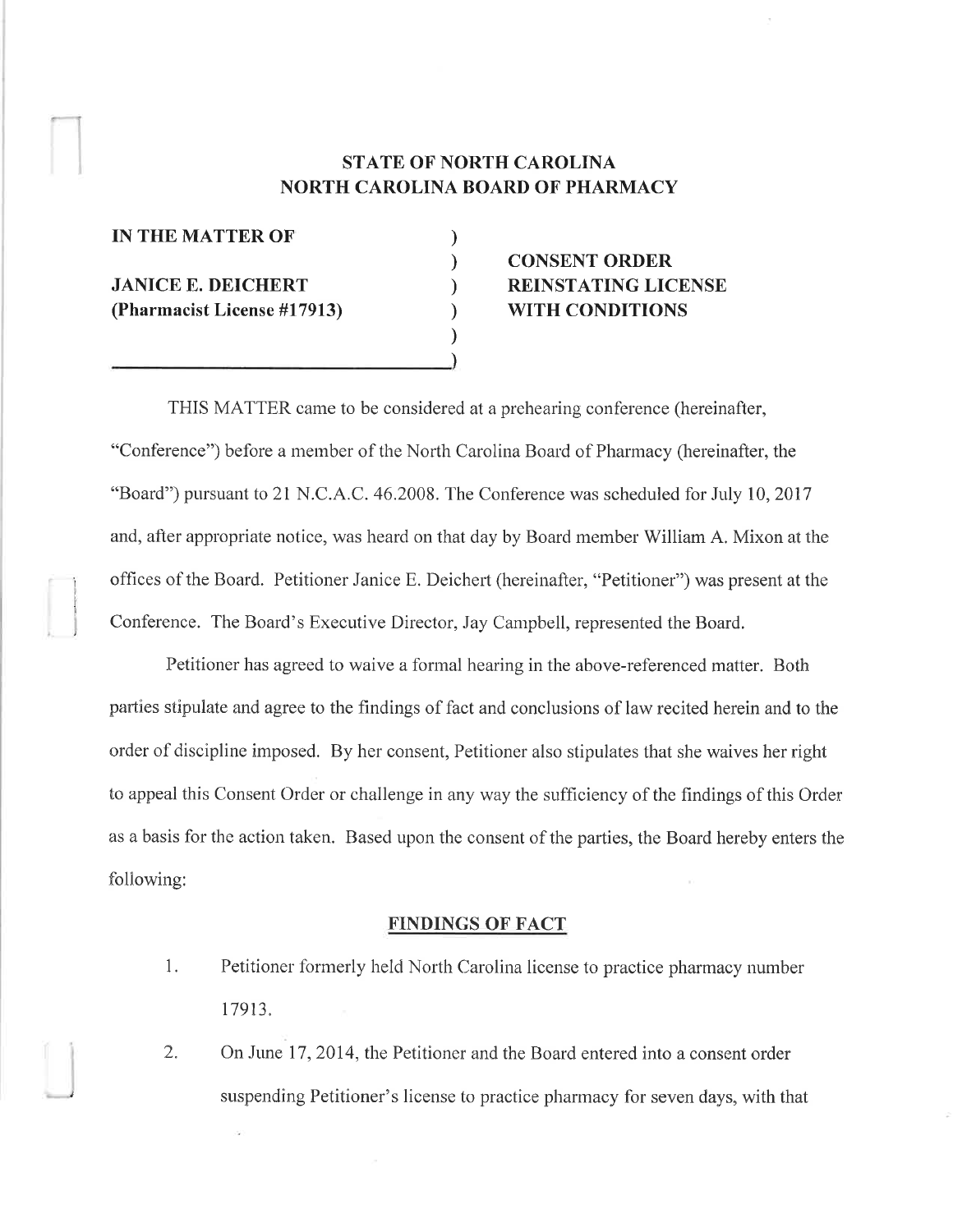suspension stayed for five years as long as Petitioner complied with certain conditions (the "20l4 Order"). Among those conditions was that Petitioner be subject to unannounced drug screens that "shall not disclose the presence of any controlled substance or prescription drug that was not previously prescribed for [Petitioner] by a practitioner acting in the normal course of medical treatment of fPetitioner]." A copy of the 2014 Order is attached to this Order and its findings of fact and conclusions of law are incorporated herein.

- 3. On October 22,2015, Board investigative staff requested a urine drug screen from Petitioner under the terms of the 2014 Order. Petitioner declined to provide a urine sample for screening at that time. On November 5,2015, Petitioner submitted a hair sample for testing. The hair sample test disclosed the presence of marijuana, a Schedule I controlled substance under federal law and a Schedule VI controlled substance under state law.
- When presented with the results of the screening, Petitioner surrendered her license to practice phannacy. 4
- On May 4,2016, Petitioner was seen by the North Carolina Physicians Health Program ("NCPHP"). Petitioner agreed to an assessment contract that day. Further assessment by a counselor indicated that Petitioner was dealing with an adjustment disorder stemming from various stresses in her personal life and that Petitioner's use of marijuana was a result of those stresses at that time. 5.
- Subsequent to the assessment, Petitioner entered into a period of monitoring by NCPHP. 6.

)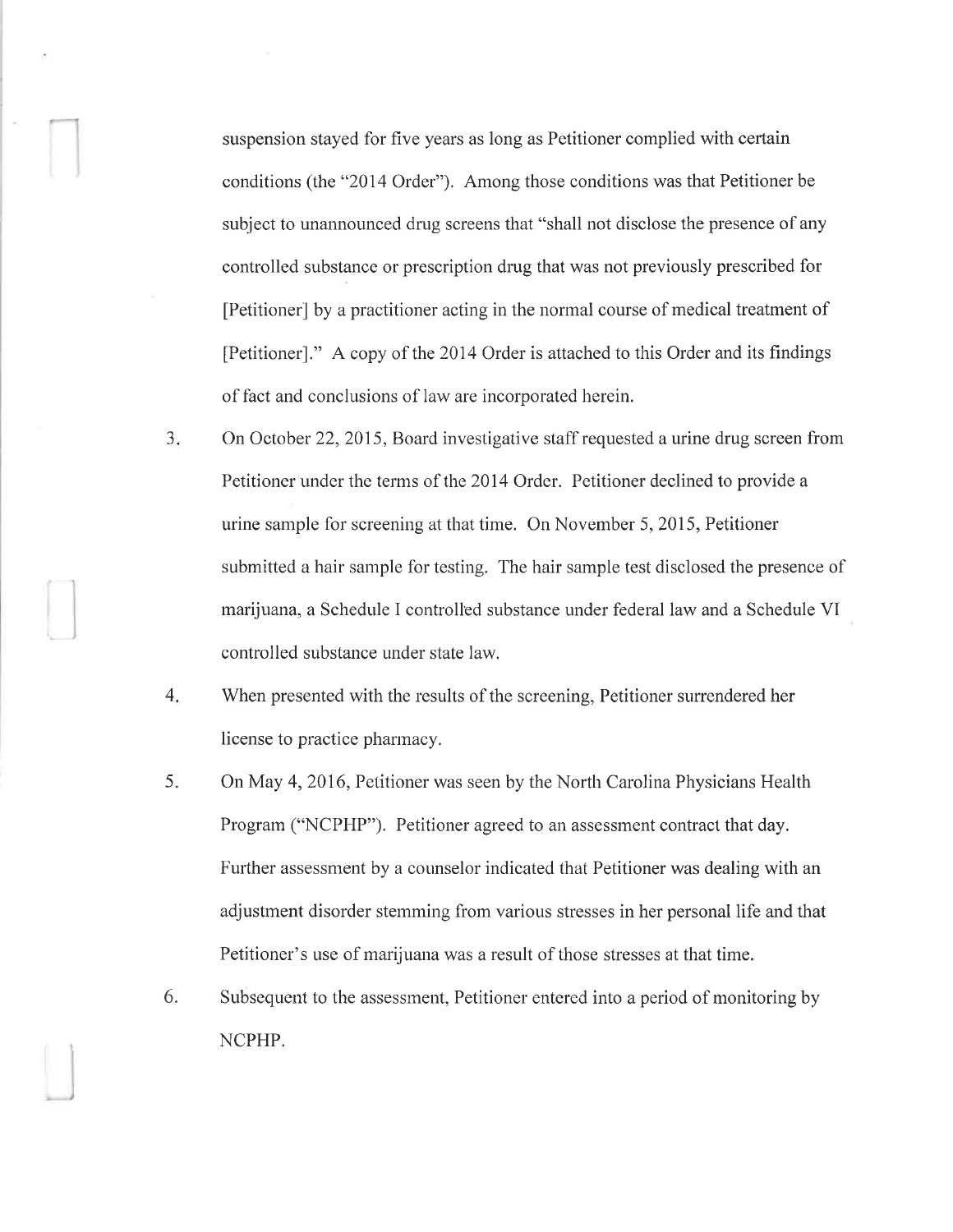7, NCPHP reports that Petitioner complied with all aspects of her monitoring agreement, including random screening and counseling.

I

 $\overline{\phantom{a}}$ 

8. NCPHP advocates for Petitioner's return to the practice of pharmacy, with appropriate conditions.

#### **CONCLUSIONS OF LAW**

The Board, in its discretion, concludes that Petitioner can safely resume the practice of pharmacy under the conditions stated below.

IT IS THEREFORE ORDERED that Petitioner's license to practice pharmacy is REINSTATED, BUT SUSPENDED INDEFINITELY, that suspension STAYED INDEFINITELY SUBJECT TO THE FOLLOWING CONDITIONS:

- 1. Petitioner shall complete an Application to Reinstate a Lapsed or Inactive License and pay the appropriate fee.
- 2. As part of the Application to Reinstate a Lapsed or Inactive License, Petitioner shall provide proof that she has obtained fifteen (30) hours of continuing education, sixteen (16) of which must be live or contact hours. These hours represent the continuing education obligation Petitioner would have been required to meet to renew her pharmacy license for 2016 and 2017.
- 3. For a period of one (1) year from the date of this Order, Petitioner may not serve as a pharmacist-manager of any pharmacy. After one (1) year, Petitioner may serve as a pharmacist-manager if she receives advance approval from the Board's Executive Director to do so.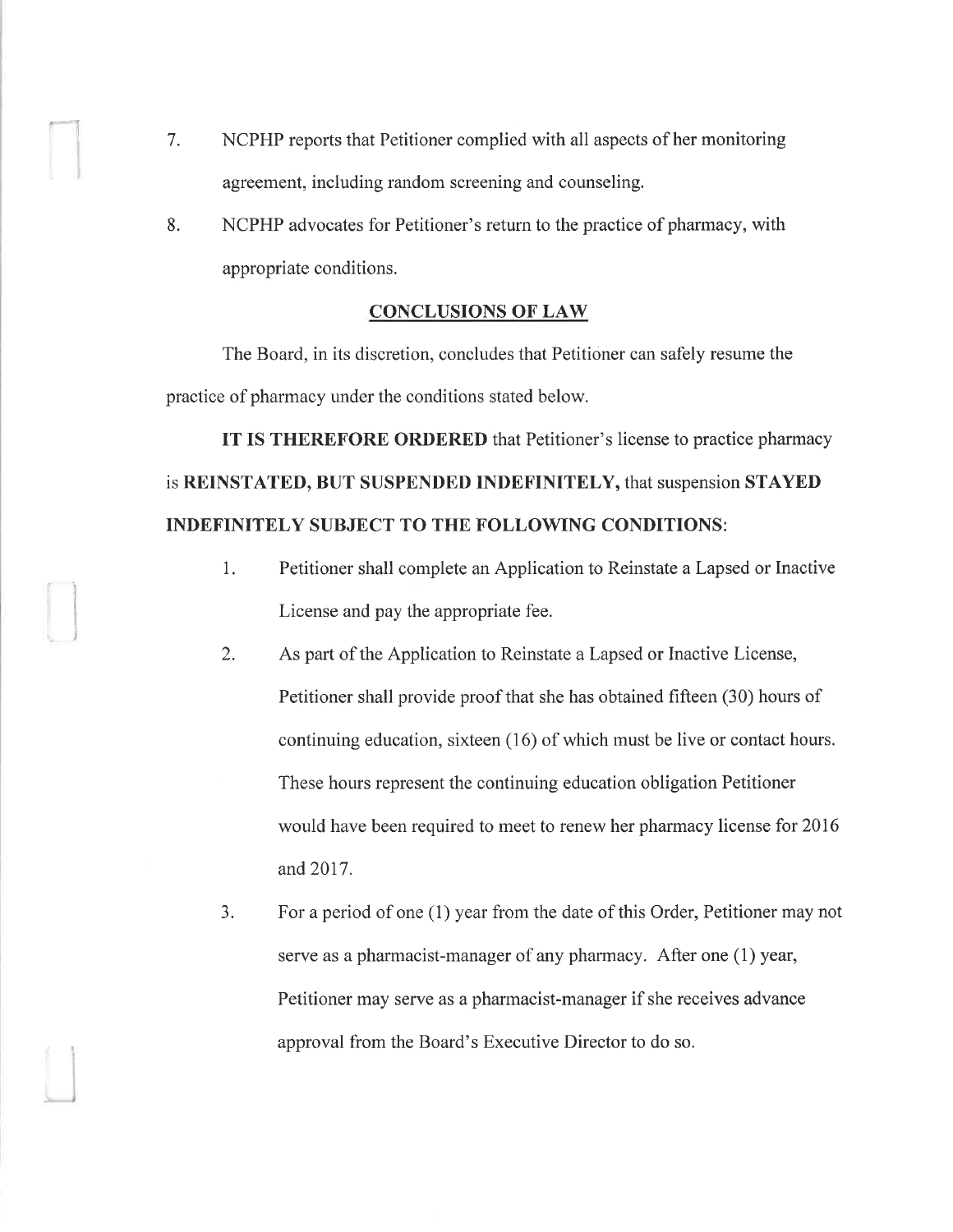- 4 Petitioner shall be subject to unannounced drug screens to be performed at her expense by the Board or its agents, and shall supply urine, blood, hair, nail or any other bodily fluid or tissue sample required for the screening. Results of the screening shall not disclose the presence of any controlled substance or prescription drug that was not previous prescribed for Petitioner by a practitioner acting in the normal course of medical treatment of Petitioner, and they shall not disclose a level of alcohol indicative of impairment.
- Petitioner shall authorize NCPHP and any treating physician or other health care provider to release Petitioner's medical records to the Board.  $5<sub>r</sub>$
- Petitioner shall violate no laws governing the practice of pharmacy or the distribution of drugs. 6.
- Petitioner shall violate no rules or regulations of the Board. 7

-J

- If Petitioner fails to comply with any term or condition of this Order, Petitioner may be subject to additional disciplinary action by the Board.  $8.$
- Petitioner may petition the Board no earlier than June 17,2020 to lift some or all of the conditions on Petitioner's license imposed by this Order. This Order makes no promise or guaranfee, express or implied, that any or all conditions will be lifted. Rather, any such petition will be evaluated based on the facts and circumstances existing at the time it is received.  $9<sub>1</sub>$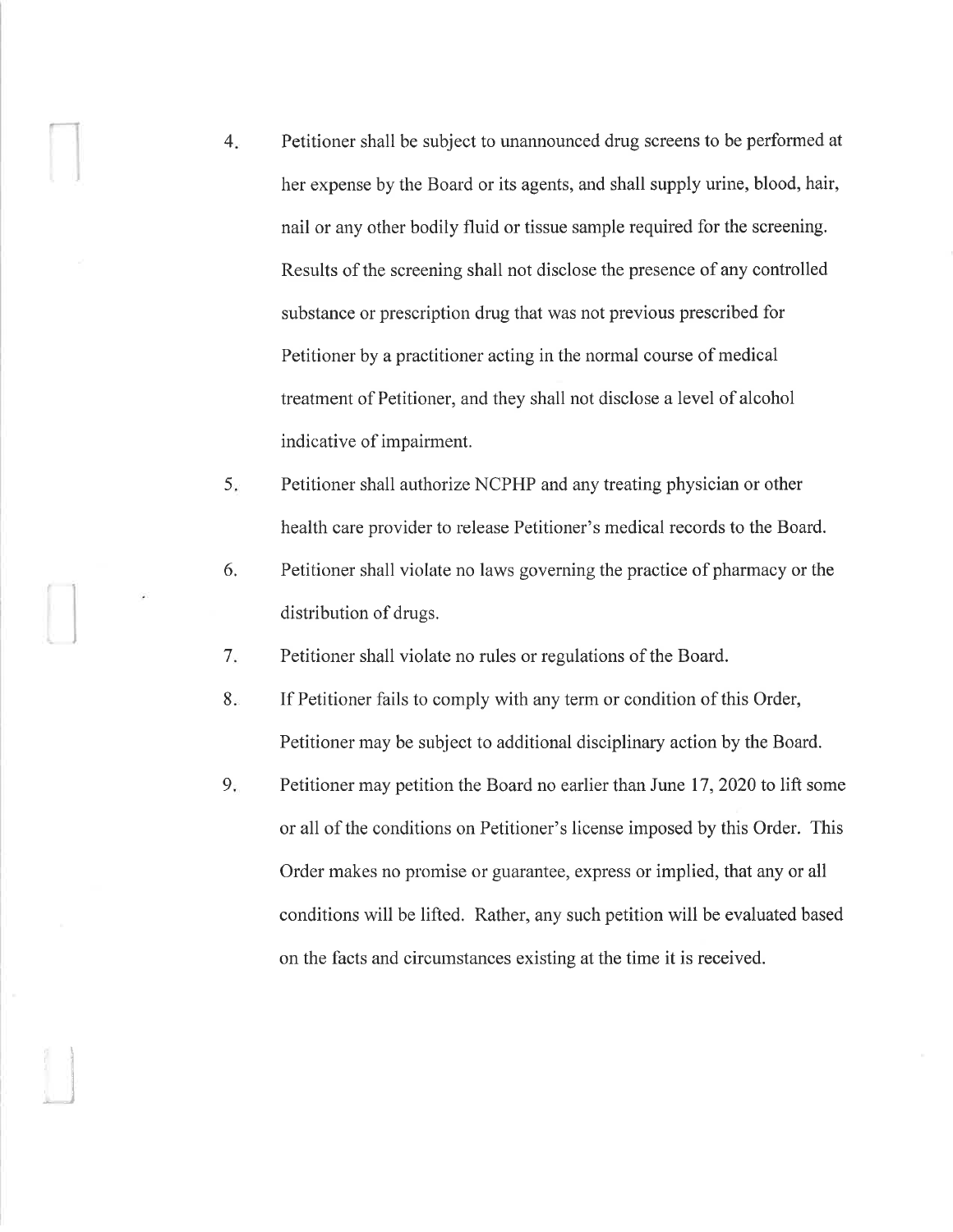

n

L]

 $\Box$ 

## NORTH CAROLINA BOARD OF PHARMACY

ry Director Jack  $By:$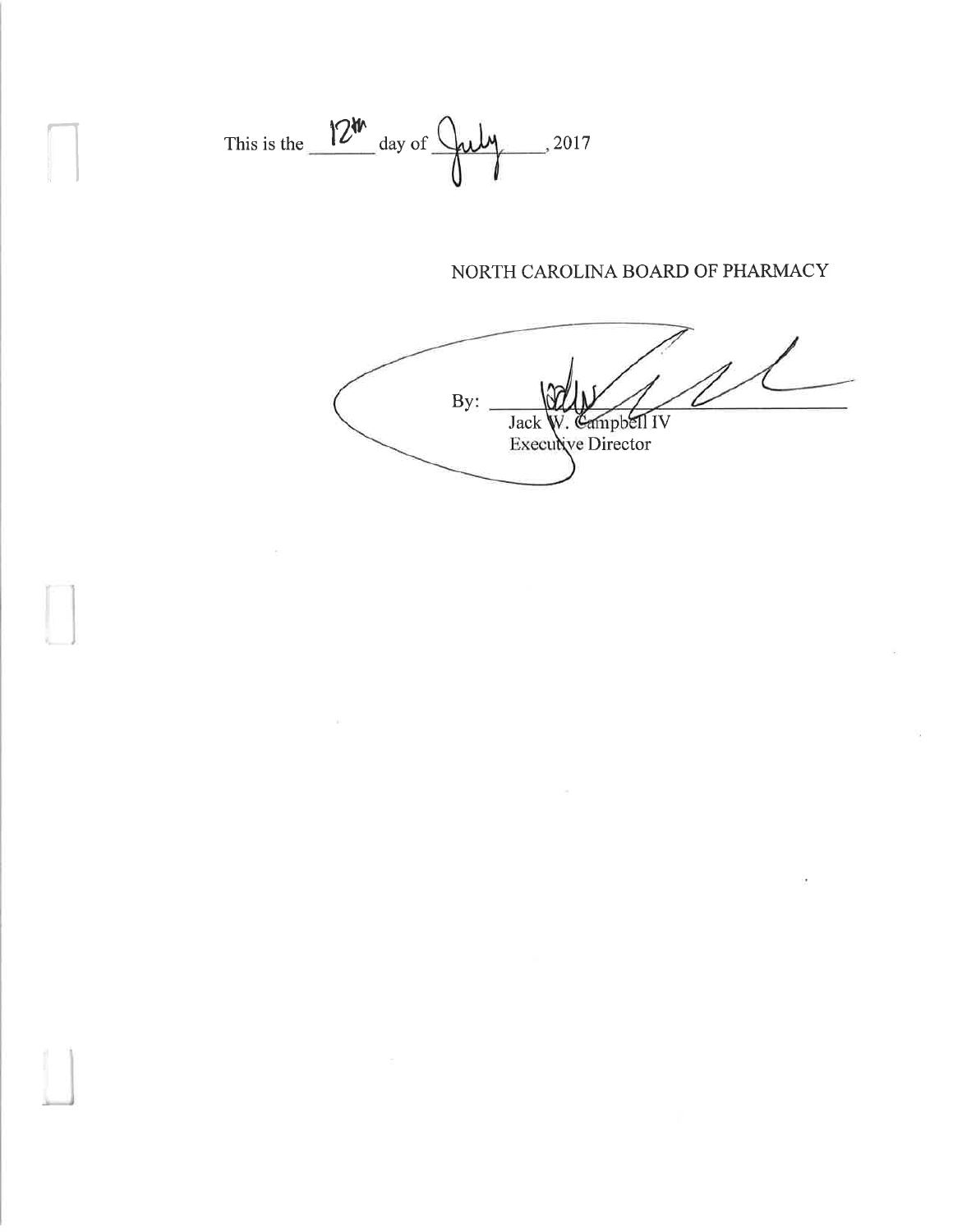Janice E. Deichert has full knowledge that she has the right to a fonnal hearing, at which she would have the right to be represented at her expense by counsel, in this matter. The undersigned freely, knowingly and voluntarily waives such right by entering into this Consent Order.

The undersigned understands and agrees that by entering into this Consent Order, she certifies that she has read the foregoing Consent Order and that she voluntarily consents to the terms and conditions set forth therein and relinquishes any right to judicial review of Board actions that may be taken concerning this matter.

The undersigned further understands that should she violate the terms and conditions of this Consent Order, the Board may take additional action.

The undersigned understands and agrees that this Consent Order will not become effective unless and until approved by the Board.

The undersigned understands that she has the right to have counsel of her choice review and advise her with respect to her rights and this Consent Order, and represents that she enters this Consent Order after consultation with hercounsel or after knowingly and voluntarily choosing not to consult with counsel.

CONSENTED TO BY

 $\epsilon$ , Decart Date  $7/20$ anice E. Deichert

STATE OF Noth Carolina

**y)∧** <u>ra COUNTY</u>

)

I, the undersigned Notary Public of the County and State aforesaid, do hereby certify that the following person(s) personally appeared before me this day, and each acknowledged the due execution of the foregoing document: Janice E. Deichert

<u>R. Parlin</u> Date:\_\_7/10/2017 Notary Pul annum My commission expires:  $/6$  /K  $/17$